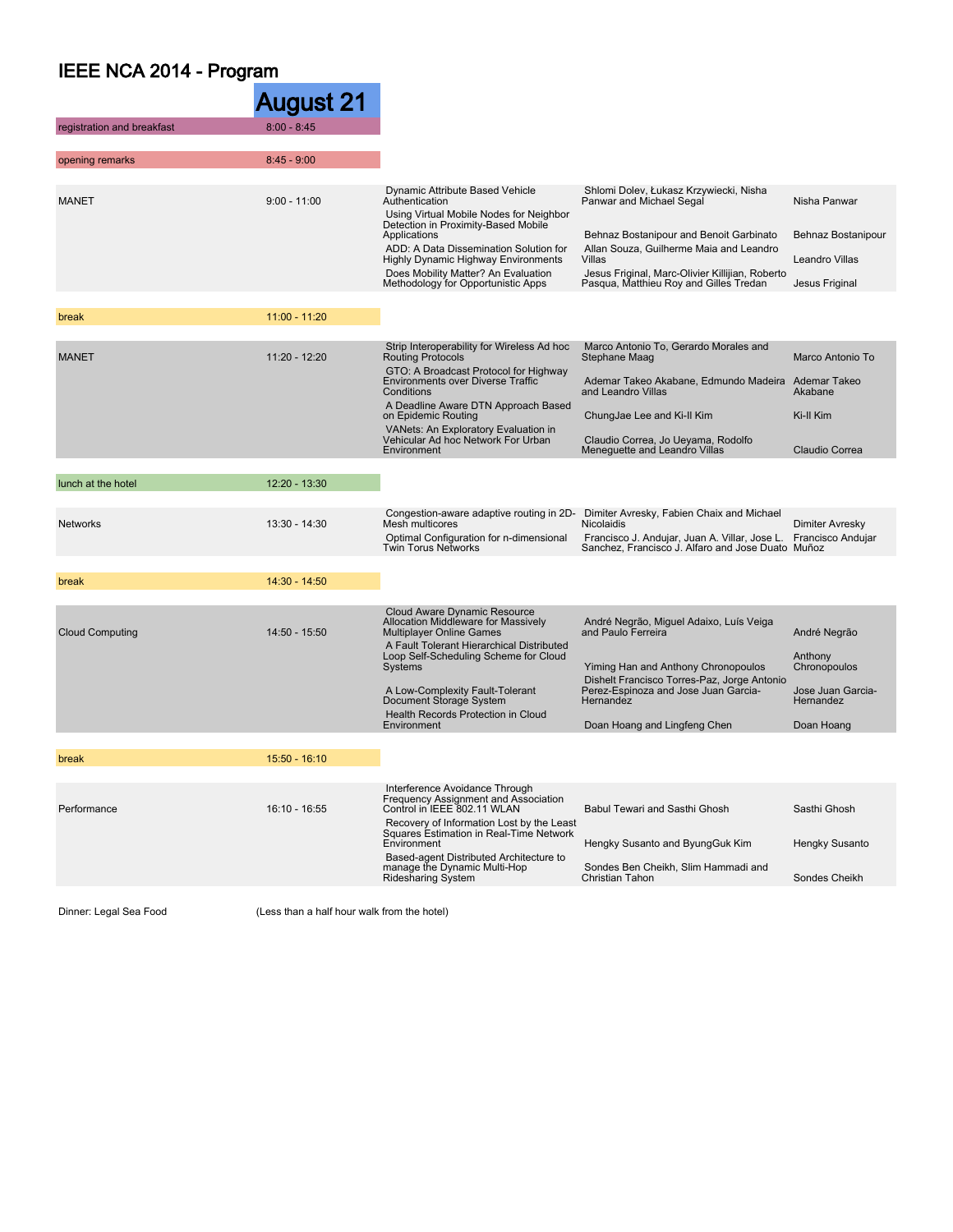|                                                | August 22       |                                                                                                                                                                                                                                                                                                              |                                                                                                                                                                                                                                                            |                                                                        |
|------------------------------------------------|-----------------|--------------------------------------------------------------------------------------------------------------------------------------------------------------------------------------------------------------------------------------------------------------------------------------------------------------|------------------------------------------------------------------------------------------------------------------------------------------------------------------------------------------------------------------------------------------------------------|------------------------------------------------------------------------|
| breakfast                                      | $8:00 - 9:00$   |                                                                                                                                                                                                                                                                                                              |                                                                                                                                                                                                                                                            |                                                                        |
| <b>Cloud Computing</b>                         | $9:00 - 10:30$  | An Advance Reservation Mechanism to<br>Enhance Throughput in an Opportunistic<br>High Performance Computing<br>Environment<br>A Sharing-Aware Greedy Algorithm for<br>Virtual Machine Maximization<br>Deploying large-scale service<br>compositions on the cloud with the<br><b>CHOReOS Enactment Engine</b> | Eliza Gomes and Mario Dantas<br>Safraz Rampersaud and Daniel Grosu<br>Leonardo Leite, Carlos Eduardo Moreira,<br>Daniel Cordeiro, Marco Aurélio Gerosa and<br>Fabio Kon                                                                                    | Eliza Gomes<br>Safraz Rampersaud<br>Leonardo Leite                     |
| break                                          | $10:30 - 10:50$ |                                                                                                                                                                                                                                                                                                              |                                                                                                                                                                                                                                                            |                                                                        |
|                                                |                 |                                                                                                                                                                                                                                                                                                              |                                                                                                                                                                                                                                                            |                                                                        |
| <b>Network Security BEST STUDENT PAPER</b>     | 10:50 - 11:35   | GPU-based NSEC3 Hash Breaking                                                                                                                                                                                                                                                                                | Matthäus Wander, Lorenz Schwittmann,<br>Christopher Boelmann and Torben Weis                                                                                                                                                                               | Matthäus Wander                                                        |
| <b>Network Security</b>                        | 11:35 - 12:35   | <b>SDN-Based Private Interconnection</b><br>On the effectiveness of NX, SSP.<br>RenewSSP and ASLR against stack buffer<br>overflows                                                                                                                                                                          | Shlomi Dolev and Shimrit Tzur David<br>Hector Marco and Ismael Ripoll                                                                                                                                                                                      | Marina Kopeetsky<br><b>Hector Marco</b>                                |
| lunch at the hotel                             | 12:35 - 13:30   |                                                                                                                                                                                                                                                                                                              |                                                                                                                                                                                                                                                            |                                                                        |
|                                                |                 |                                                                                                                                                                                                                                                                                                              |                                                                                                                                                                                                                                                            |                                                                        |
| <b>Efficient Computation and Communication</b> | 13:30 - 14:15   | Green Proxy-based Approaches for<br><b>BitTorrent</b><br>Orchestration of Energy Efficiency<br>Functionalities for a Sustainable Network<br>Management                                                                                                                                                       | Sena Cebeci, Oznur Ozkasap and Giuseppe<br>Anastasi<br>Ana Carolina Riekstin, Guilherme Carvalho<br>Januário, Bruno Bastos Rodrigues, Viviane<br>Tavares Nascimento, Maria-Roxana Pirlea,<br>Tereza Cristina Melo de Brito Carvalho and<br>Catalin Meirosu | Sena Cebeci<br>Bruno B. Rodrigues                                      |
| Overlay and Sensor Networks                    | $14:15 - 15:00$ | Entropy Adaptive On-Line Compression<br>Local Search Heuristics for Media<br>Streams Planning with Transcoding<br>A new solution to perform Automatic<br>Meter Reading using Unmanned Aerial<br>Vehicle<br>Secure Sensing over Named Data<br>Networking                                                      | Shlomi Dolev, Sergey Frenkel and Marina<br>Kopeetsky<br>Jiří Marek, Hana Rudová and Petr Holub<br>Jose Neto, Daniel Guidoni and Leandro<br><b>Villas</b><br>Jeff Burke, Paolo Gasti, Naveen Nathan and<br><b>Gene Tsudik</b>                               | Marina Kopeetsky<br>Jiri Marek<br><b>Leandro Villas</b><br>Paolo Gasti |
|                                                |                 |                                                                                                                                                                                                                                                                                                              |                                                                                                                                                                                                                                                            |                                                                        |
| break                                          | 15:00 - 15:20   |                                                                                                                                                                                                                                                                                                              |                                                                                                                                                                                                                                                            |                                                                        |
| Overlay and Cellular Networks                  | 15:20 - 16:50   | An Adaptive Peer-to-Peer Overlay<br>Scheme for Location-based Services<br>A probabilistic greedy with forced                                                                                                                                                                                                 | Giacomo Brambilla, Marco Picone, Michele<br>Amoretti and Francesco Zanichelli                                                                                                                                                                              | Michele Amoretti                                                       |
|                                                |                 | assignment and compression for fast<br>frequency assignment in cellular network<br>Media Streams Planning with Uncertain                                                                                                                                                                                     | Subhankar Ghosal and Sasthi Ghosh                                                                                                                                                                                                                          | Sasthi Ghosh                                                           |
|                                                |                 | <b>Link Capacities</b>                                                                                                                                                                                                                                                                                       | Pavel Troubil, Hana Rudová and Petr Holub Pavel Troubil                                                                                                                                                                                                    |                                                                        |
|                                                |                 | A Coded Shared Atomic Memory                                                                                                                                                                                                                                                                                 |                                                                                                                                                                                                                                                            |                                                                        |
| Theory and Other BEST PAPER                    | 16:50 - 17:35   | Algorithm for Message Passing<br><b>Architectures</b>                                                                                                                                                                                                                                                        | Viveck Cadambe, Nancy Lynch, Muriel<br><b>Medard and Peter Musial</b>                                                                                                                                                                                      | <b>Viveck Cadambe</b>                                                  |
| banquet                                        | On the hotel    |                                                                                                                                                                                                                                                                                                              |                                                                                                                                                                                                                                                            |                                                                        |